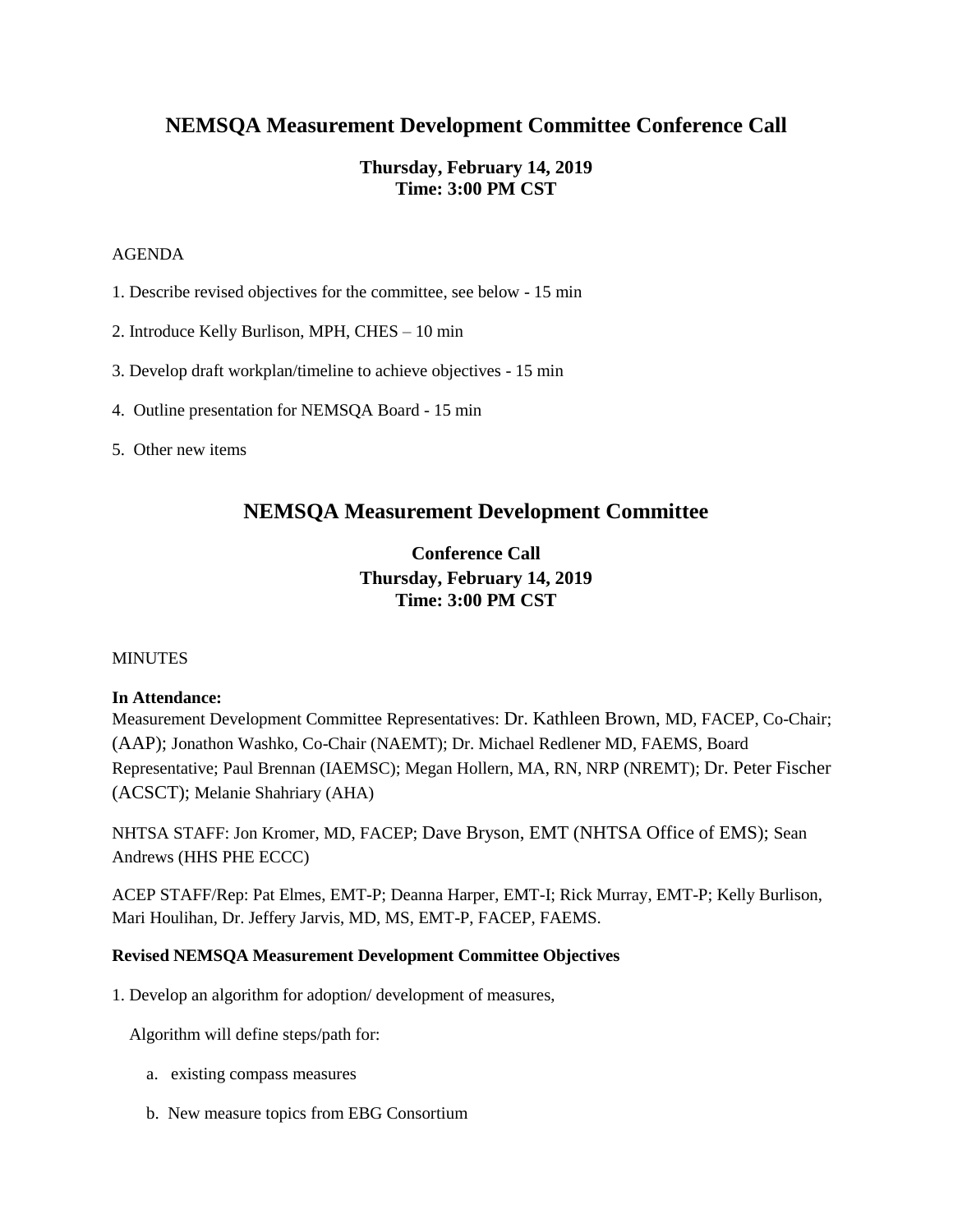- c. Adoption of measures from other sources
- 2. Review each compass measure using the algorithm and revise, update, as indicated
- 3. Test algorithm for select "new" measures:
	- a. Derived from "vetted " EBGs From Prehospital EBG Consortium
	- b. Adopted from outside sources such as AHA, others?

### **Major points discussed:**

Role was taken, and Ms. Burlison was welcomed to the team.

\*\*Dr. Redlener spoke about the document is a great first step, but the top headers need to match the algorithms put together.

\*\*Ms. Burlison will be sure the headings do match and will start at the beginning of the measure lifecycle for compass measures, since much of the pre-work has already been completed. The existing compass measures can be used to save time since all the pre-work has been completed.

\*\*New measure topics from EBG Consortium can be used to outline the processing for developing EBG and use the approved list and allow for these organizations that worked on both PGC and NEMSQA to explore ways to work together and close the gaps.

\*\*Adoption of measures from other sources needs to be entertained and examine, sources besides NEMSIS, such as 911 data. This will need to be created with a detailed list that will be gathered and shared with this group at a later time.

\*\*There is a need to thoroughly vet the Compass measures using a process and come up with new measures either new or existing. We will track how the measures would have proceeded with the process and would have developed over time and when we are done we will have had a set of measures that are usable.

\*\*Ms. Burlison revised strawman document and turned it into a process map and reviewed it with the committee.

\*\*For compass measures, skip the beginning portion and start at the measure development lifecycle.

\*\*Many of the literature reviews were completed in the past, but do not have access to them. Ms. Burlison will have to work on conducting the lit reviews again.

\*\*Discussed potentially creating an entirely separate process map for Compass, since the process will be distinctly different.

\*\*CMS announced payment program demonstration project. We will need to keep this information in mind as we develop measures.

\*\*In Developing a draft workplan/timeline to achieve objectives the committee members will be assigned to one of the different groups, Research, Specification, or Learning & Testing. These groups will allow